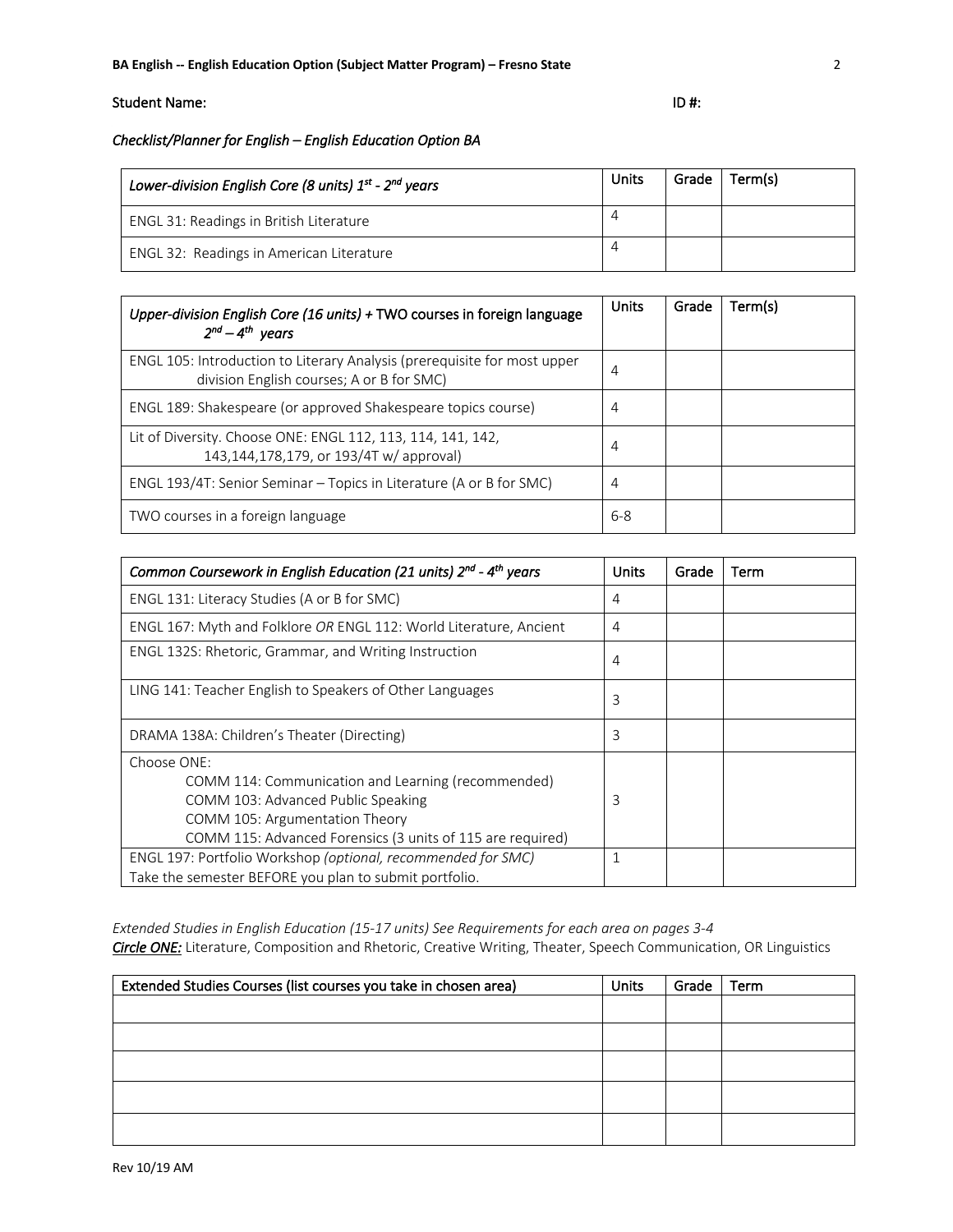### Extended Areas of Emphasis

#### *Literature (12 units)*

American Literature (4 units, Choose ONE) ENGL 141: African American Literature ENGL 142: American Indian Literature ENGL 143: Asian American Literature ENGL 144: Chicana/o Literature ENGL 153: American Literature to Whitman ENGL 154: American Lit 1865 to World War I ENGL 155: Modern/Contemp American Literature Electives: (8 units, Choose at least TWO not used for another requirement): ENGL 112: World Literature, Ancient ENGL 113: World Literature, Modern ENGL 114: World Literature, Contemporary ENGL 115W: Lit New Testament (only 3 credits, add 1 unit ENGL 190/191) ENGL 116: Literature of the Old Testament ENGL 146: Medieval Literature ENGL 147: Renaissance Literature ENGL 150: Restoration and 18th Century Literature ENGL 151: 19th Century Romantics ENGL 152: Victorian Literature ENGL 153: American Literature to Whitman ENGL 154: American Literature 1865 to World War I ENGL 155: Modern/Contemporary American Literature ENGL 156: Modern and Contemporary British Literature ENGL 167: Mythology and Folklore ENGL 168T: Women and Literature ENGL 169T: Forms of Literature ENGL 171: Biography and Autobiography ENGL 176T: Genre Film – Form and Production ENGL 177: Literature, Cinema and Liberal Arts ENGL 178: Lesbian and Gay Literature ENGL 179: Multi-Ethnic American Literature ENGL 181: Literary Theory and Criticism ENGL 183T: Seminar in Literature ENGL 184: Chaucer ENGL 187: MiltonENGL 193/4T: Seminar in Literary Studies or Women and Literature (may repeat with different topic)

#### *Composition and Rhetoric (14 units)*

Choose TWO (6 units): COMM 105: Argumentation Theory COMM 140: Rhetorical Theory COMM 142: Communication Criticism

Choose TWO (8 units): ENGL 175T: Tutoring or Comp Theory Topics (Advisor must approve topic) ENGL 181: Literary Theory and Criticism *or other approved courses*

### *Creative Writing (12 units)*

With advisor approval, you may choose to take two upper division and one lower division course.

Choose TWO (4 units): ENGL 41 Poetry Writing ENGL 43: Fiction Writing ENGL 44: Creative Nonfiction Writing

Choose ONE upper division Creative Writing Course (4 units): ENGL 161: Advanced Poetry Writing ENGL 163: Advanced Fiction Writing ENGL 164: Advanced Creative Nonfiction Writing

The following new courses may be substituted for the above – see advisor: ENGL 165: Craft and Technique in Creative Writing ENGL 166: Literary Editing and Publishing

### *Theater (14 units)*

*Acting (3)*

DRAMA 32: Intro to Acting OR DRAMA 33: Fundamentals of Acting *Craft and Design (8)*

DRAMA 34: Theater Crafts (3) concurrent with DRAMA 115: Dramatic Arts Lab (1)

### AND

DRAMA 110: Design (3) concurrent with DRAMA 115: Dramatic Arts Lab (1)

*Theater History (3)* DRAMA 185: History of Theater and Drama I OR DRAMA 186: History of Theater and Drama II